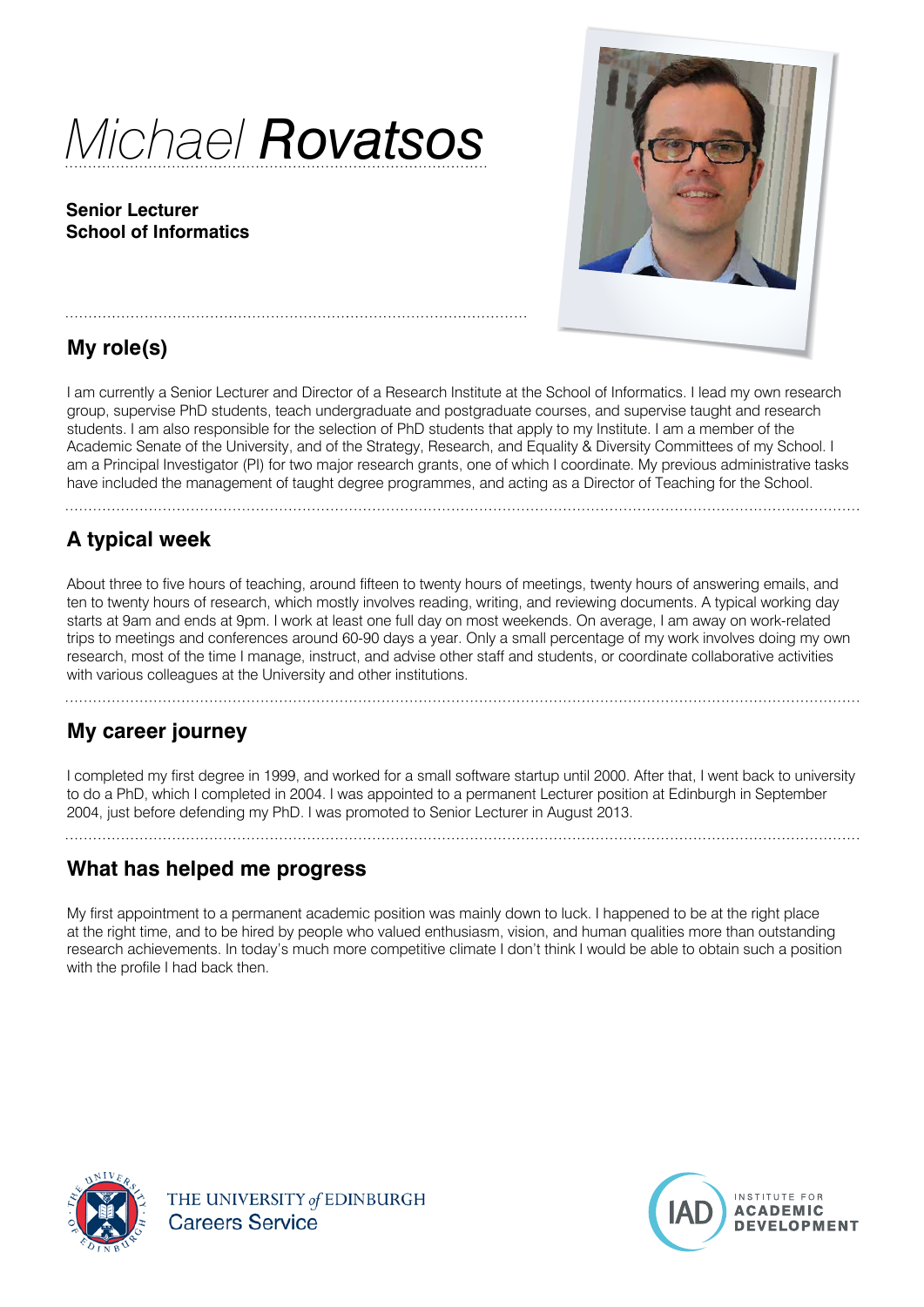## **Supportive people**

I was very lucky to have a PhD supervisor who gave me a lot of freedom to pursue my own research interests, and who gave me specific project responsibilities from the start of my PhD. This allowed me to build a portfolio of early achievements and to develop a vision for my research early on in my career, and I think this played a major role in being offered a permanent position right after completing my PhD – showing potential for future success was probably more important than concrete research contributions I had already made.

I was appointed to a lectureship without any postdoctoral experience, so I have never worked under a PI, and built my research group from scratch. This was an uphill struggle for a long time, and it would have been more useful to join larger teams of established researchers when I first started as a lecturer.

Everything I have achieved since has been the product of very hard work and endurance, especially in terms of taking on tasks and responsibilities that provided opportunities for learning and career development.

#### **Personal qualities needed for success**

The two most important qualities are discipline and diligence. Academia is very competitive nowadays, and given that you are competing with very clever people who work very hard across the world, it is unlikely that you can succeed unless you are very organised, hard-working, and rigorous in your scientific work. This also involves being prepared to switch context between different tasks every day without losing focus or motivation, and a strong ability to deal with criticism and negative feedback (most feedback you receive is based on the scrutiny of your work by your peers, and is, by its nature, critical).

Outstanding communication skills and a positive attitude to working with other people are also essential. Contrary to a widely held belief, research is a social process and success is entirely based on one's ability to understand the broader research landscape, to communicate own results, and to create the right professional networks and working relationships.

#### **The rewards**

I am very pleased when undergrads come up to me and tell me that my teaching has sparked their interest in the subject. Many people forget that the impact teaching has on the people you educate is in many ways much more profound than that of research, which is often incremental and only relevant to a specialist community.

I am also very grateful to be in a profession that allows you to choose the scientific question you want to pursue. Unless you are the type of person who has a genuine passion for coming up with new problems to solve every day, the disadvantages that come with academia are not worth accepting in return for this freedom.

**The challenges**

Increasing organisational demands that lead to more and more bureaucracy. Every academic activity (research, teaching, knowledge transfer) is planned, measured, audited, and validated nowadays, and this creates a heavy administrative burden at all levels of academic life. A large part of this is due to the political and socio-economic landscape within which universities have to operate. The additional workload created by these processes does not contribute in any way to the core purposes of my role, and detracts from the quality of my teaching and research.

The other challenge is the increasing difficulty to obtain research funding, and the risks this creates with regard to career progression. At the moment, my group is very well-funded, but it is very hard to predict future income on the basis of past success. This basically means that you have to try to attract external funding continually to maximise chances, and that simply doing "good work" is not enough to guarantee future progression.